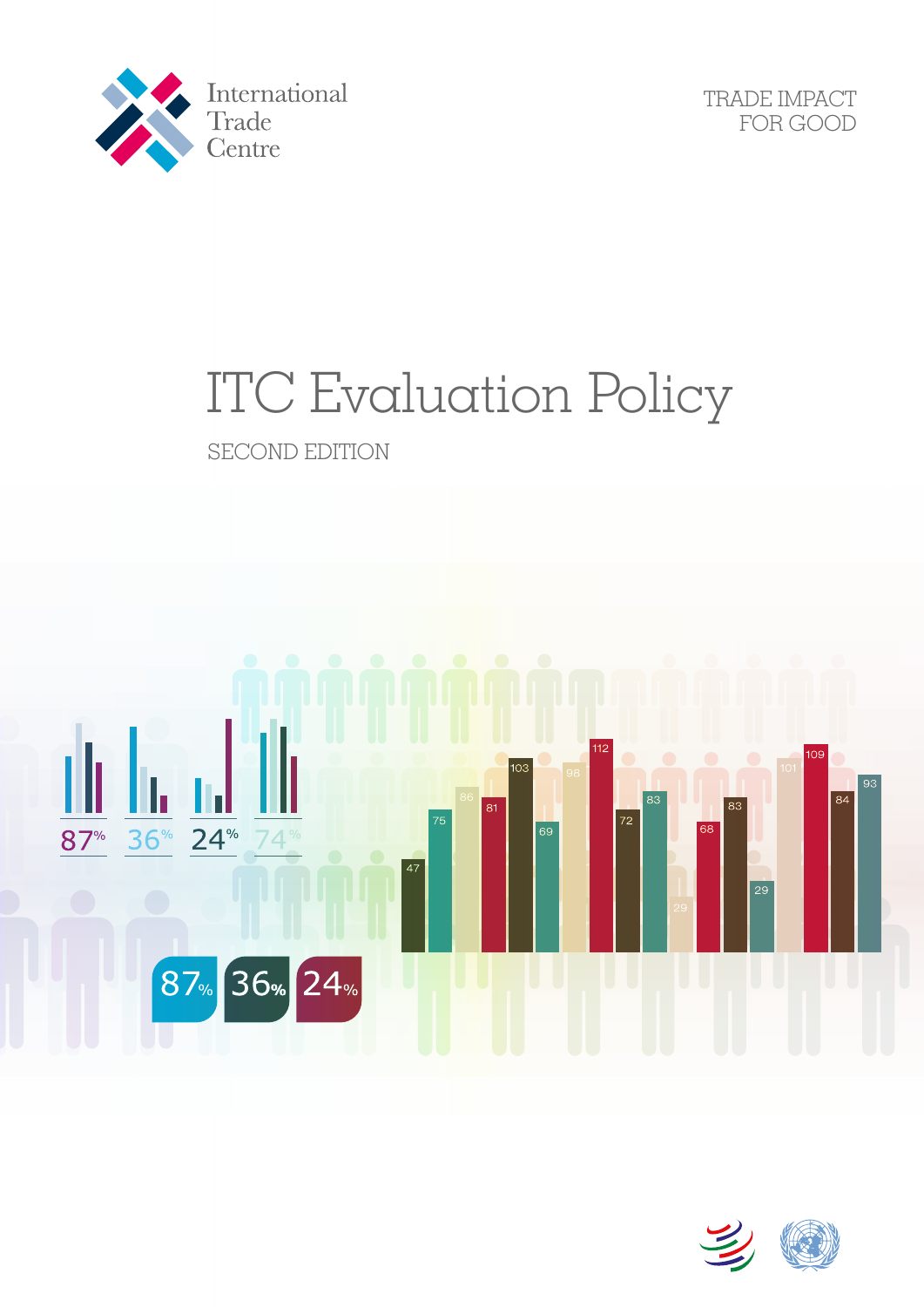The designations employed and the presentation of material in this publication do not imply the expression of any opinion whatsoever on the part of the International Trade Centre concerning the legal status of any country, territory, city or area or of its authorities, or concerning the delimitation of its frontiers or boundaries.

June 2015 Original: English

Joint Advisory Group on the International Trade Centre Forty-ninth session Geneva, 26 June 2015

© International Trade Centre 2015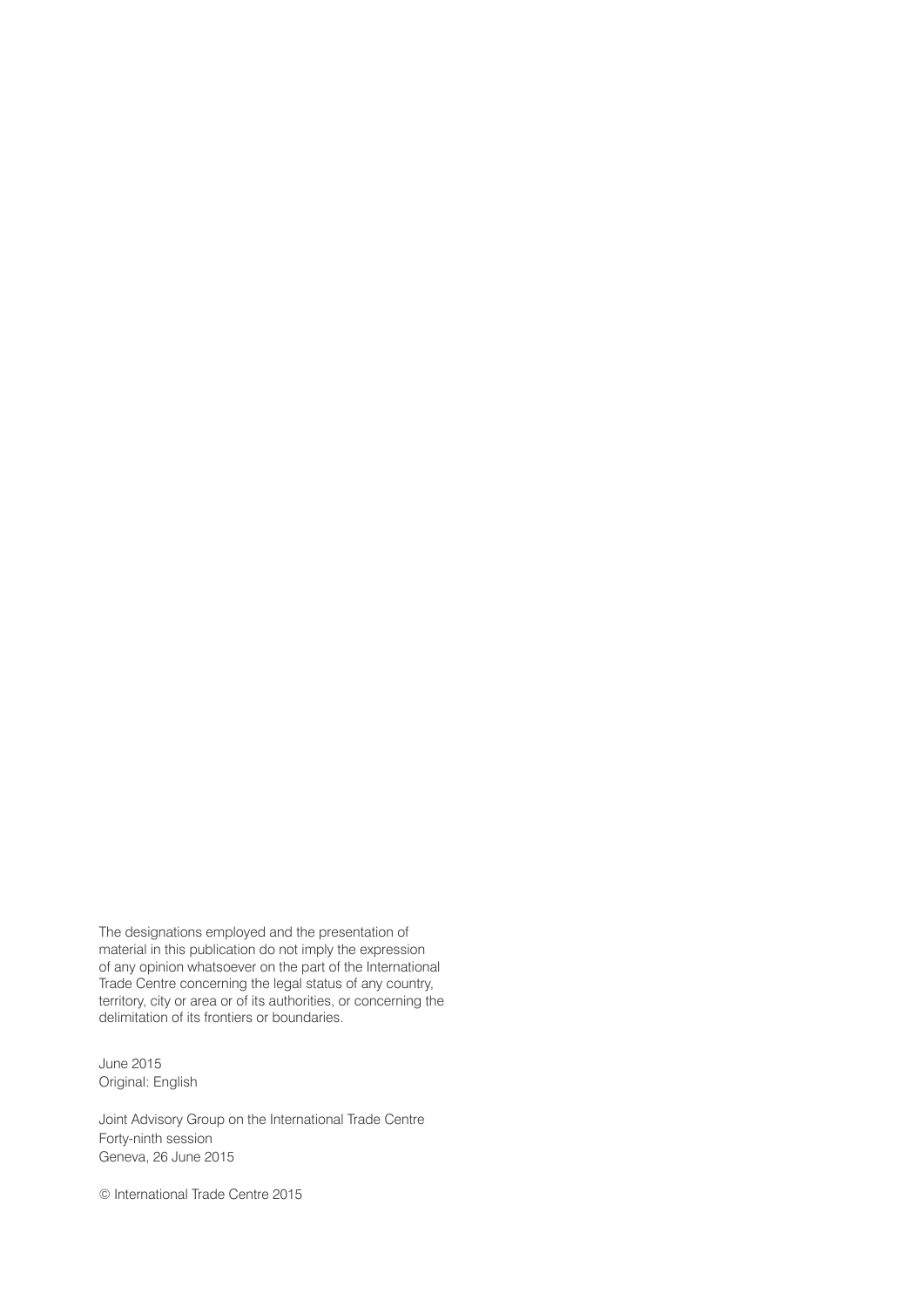#### **Acknowledgements**

The ITC Evaluation Policy 2015 was developed in line with the practices promoted by the United Nations Evaluation Group (UNEG) and the recommendations of the external Independent Evaluation of ITC (2014) and the Office of Internal Oversight Services (OIOS) Programme Evaluation of the ITC (2015).

During the preparation of the policy consultations were conducted with the World Trade Organization (WTO) and United Nations Conference on Trade and Development (UNCTAD), ITC member states, UNEG, and the evaluation offices of United Nations Educational, Scientific and Cultural Organization (UNESCO) and UN Women proved insightful and constructive for the development of this Evaluation Policy.

In developing the Policy, the ITC Evaluation Unit also referred to existing evaluation policies, manuals, guidelines, and other guidance documents of the Evaluation Cooperation Group (ECG) of development banks, Food and Agriculture Organization of the United Nations (FAO), the Global Environment Facility (GEF), Independent Evaluation Group (IEG) of the World Bank, International Fund for Agricultural Development (IFAD), International Labour Organization (ILO), United Nations Development Programme (UNDP), UNESCO, United Nations Environment Programme (UNEP), UNCTAD, United Nations Industrial Development Organization (UNIDO), OIOS, World Food Programmme (WFP), World Intellectual Property Organization (WIPO), the Asian Development Bank (ADB), and others.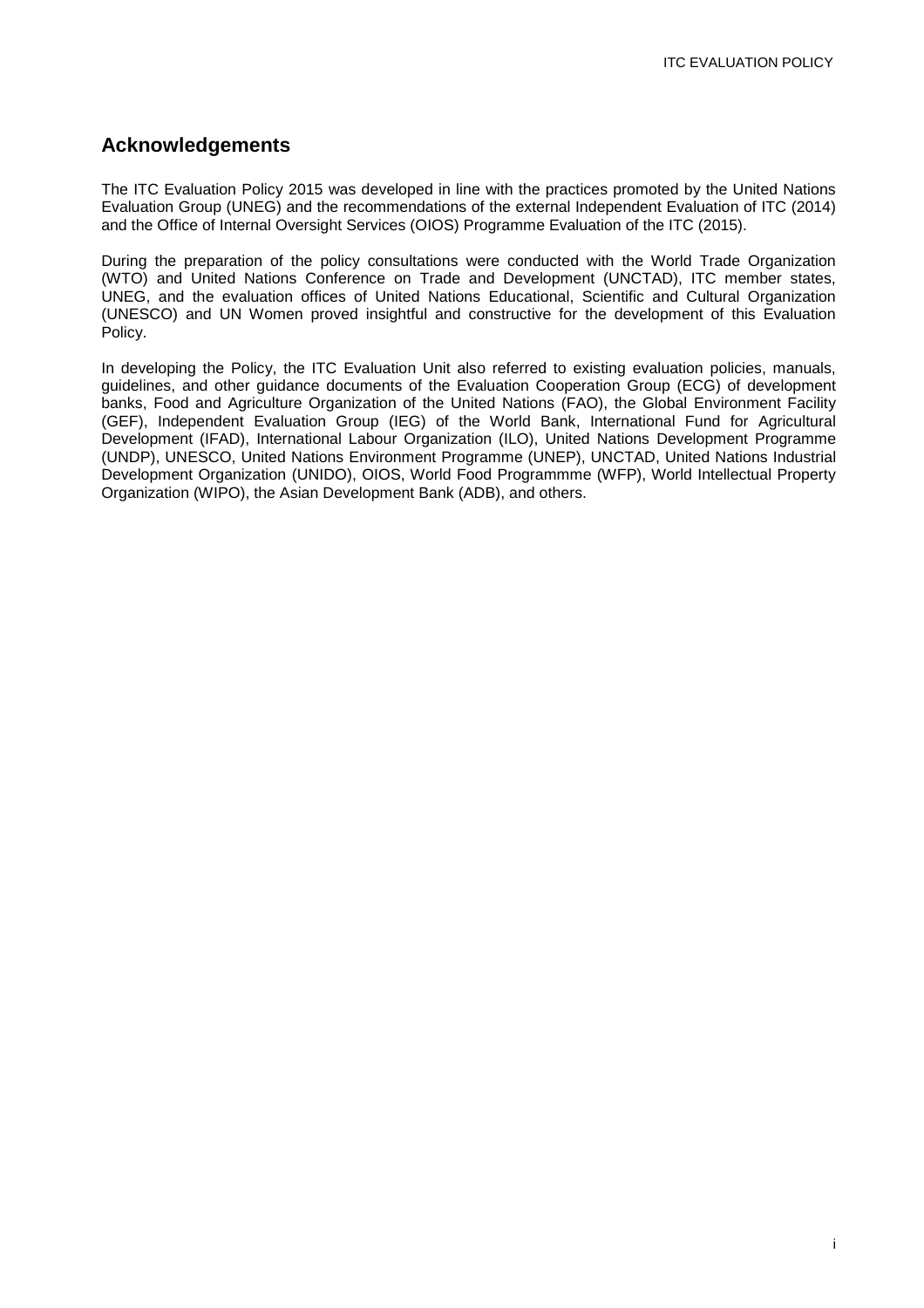**ITC EVALUATION POLICY**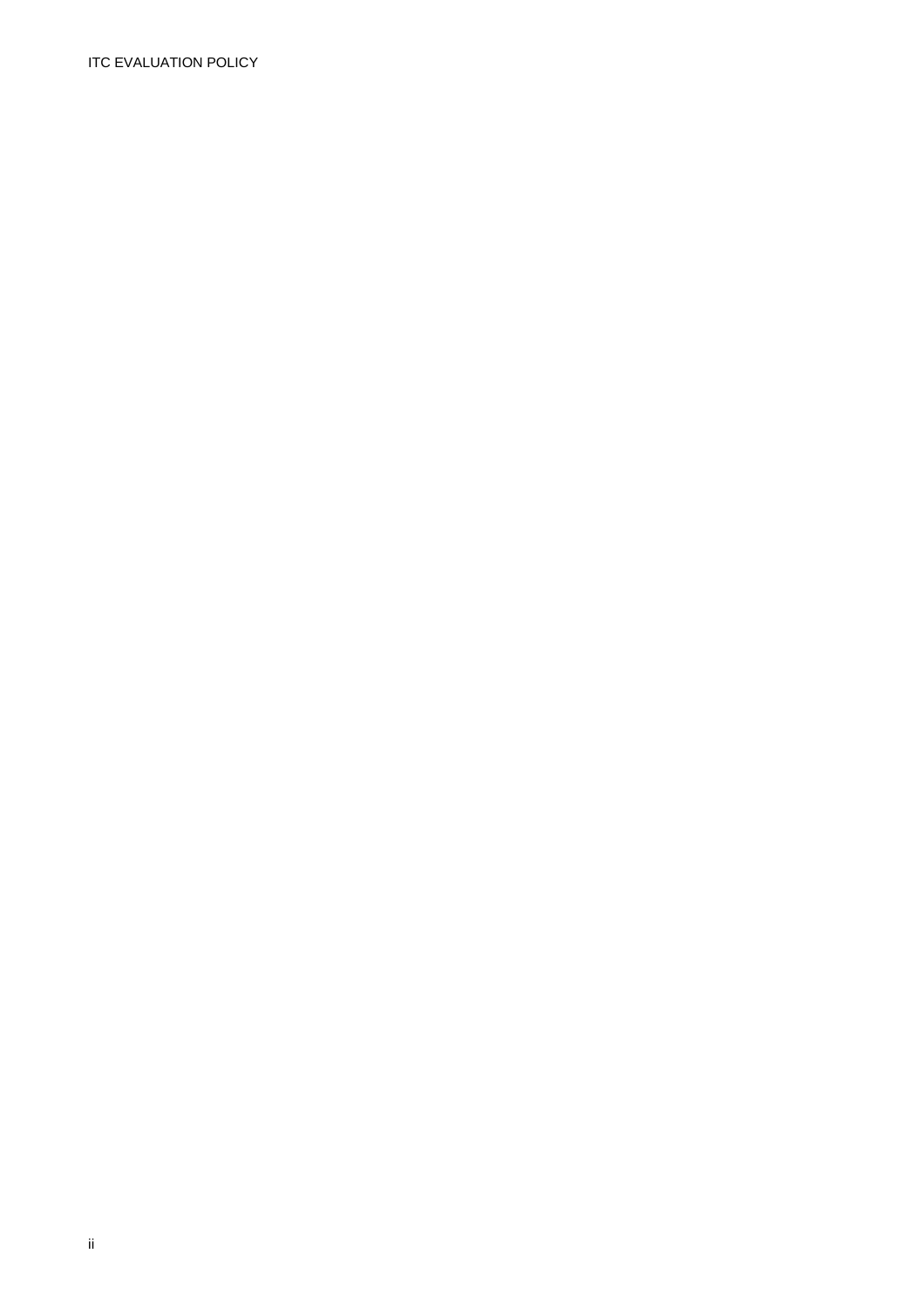# **Contents**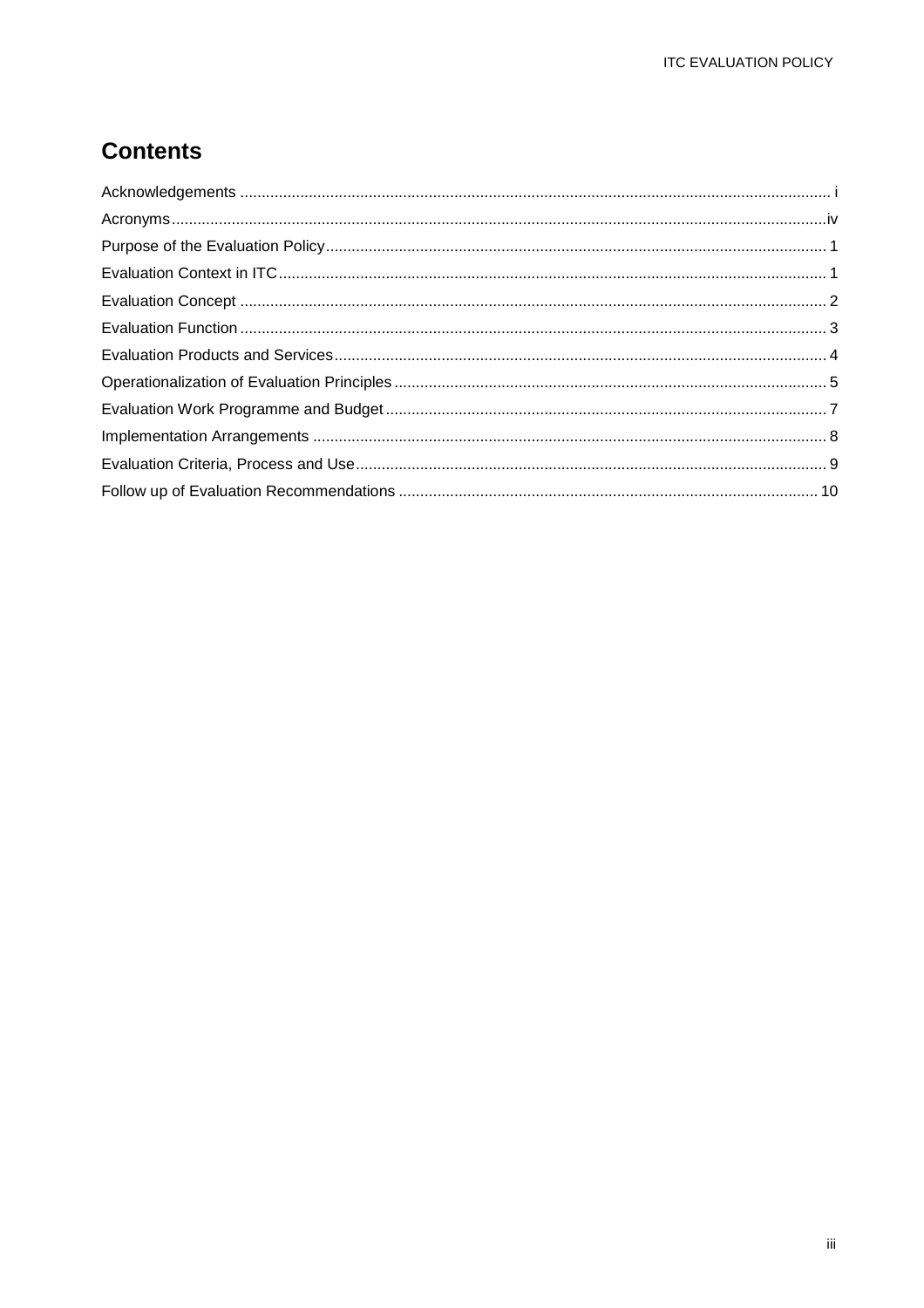# **Acronyms**

| ADB           | Asian Development Bank                                           |
|---------------|------------------------------------------------------------------|
| <b>BOA</b>    | <b>Board of Auditors</b>                                         |
| <b>ECG</b>    | <b>Evaluation Cooperation Group</b>                              |
| <b>FAO</b>    | Food and Agriculture Organization of the United Nations          |
| <b>GEF</b>    | <b>Global Environment Facility</b>                               |
| <b>IEG</b>    | Independent Evaluation Group of the World Bank                   |
| <b>IFAD</b>   | International Fund for Agricultural Development                  |
| <b>ILO</b>    | International Labour Organization                                |
| <b>ITC</b>    | <b>International Trade Centre</b>                                |
| <b>JAG</b>    | Joint Advisory Group                                             |
| JIU           | Joint Inspection Unit                                            |
| <b>DAC</b>    | <b>OECD Development Assistance Committee</b>                     |
| <b>OIOS</b>   | UN Office of Internal Oversight Services                         |
| <b>SMC</b>    | Senior Management Committee                                      |
| <b>SME</b>    | Small and Medium-sized Enterprise                                |
| <b>SPPG</b>   | Strategic Planning, Performance and Governance Section           |
| <b>TISI</b>   | Trade Investment and Support Institution                         |
| <b>UNCTAD</b> | United Nations Conference on Trade and Development               |
| <b>UNDP</b>   | United Nations Development Programme                             |
| <b>UNEP</b>   | United Nations Environment Programme                             |
| <b>UNESCO</b> | United Nations Educational, Scientific and Cultural Organization |
| <b>UNEG</b>   | <b>United Nations Evaluation Group</b>                           |
| <b>UNIDO</b>  | United Nations Industrial Development Organization               |
| <b>WFP</b>    | World Food Programme                                             |
| <b>WIPO</b>   | World Intellectual Property Organization                         |
| <b>WTO</b>    | <b>World Trade Organization</b>                                  |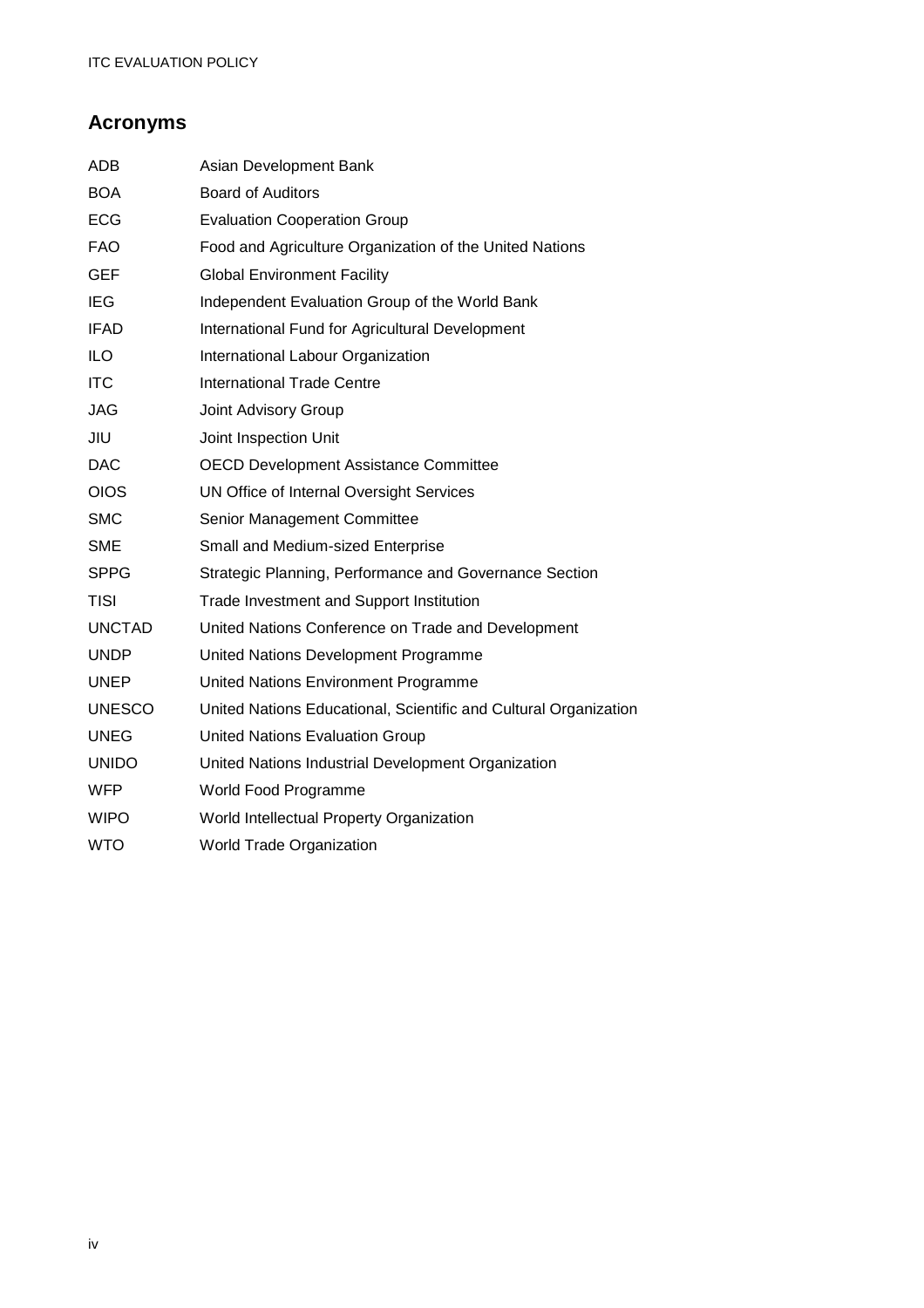#### **Purpose of the Evaluation Policy**

- 1. The 2015 Evaluation Policy builds on and supersedes the ITC Evaluation Policy of 2008. It is referred to as the second edition Evaluation Policy. In conformity with United Nations Evaluation Group (UNEG) Standard 1.5, the Evaluation Policy shall be periodically reviewed and updated.
- 2. The purpose of the Evaluation Policy is to contribute to improving the performance and results of ITC in delivering trade-related technical assistance. It aims to create an enabling institutional environment for enhancing the strategic alignment of the evaluation function to ITC's development goals, upgrading the quality and utility of evaluation services, and expanding the evaluation coverage of ITC's operations.
- 3. The Evaluation Policy sets general principles, standards and process for the evaluation function of the ITC, which includes independent evaluations conducted by the Evaluation Unit and self-evaluations managed by the respective operation units. The Evaluation Policy provides policy guidance on the practice and use of evaluations, self-evaluations, impact surveys, impact stories, and other performance measurements to serve management decision and policymaking. For donor-sponsored evaluations related to ITC operations, ITC coordinates with donors in planning and provides customized technical support and collaboration.
- 4. In accordance the UNEG Norms and Standards and good practices promoted within the UN system, the Evaluation Policy constitutes one key pillar of the institutional framework for results-based management, corporate accountability, learning and partnership, with a view to keeping ITC in alignment with the development of evaluation within the UN system and in the broad development community.
- 5. The Evaluation Policy is complemented by two operational Guidelines:
	- i. The Guidelines on Independent Evaluations and Impact Assessment set rigorous and practical methods, processes, evaluation criteria, and rating system for independent evaluations including impact assessments, managed by the Evaluation Unit, which serves as the central evaluation office of the organization: and
	- ii. The Guidelines on Self-evaluation define and clarify a set of rigorous and practical methods, tools, processes, evaluation criteria, and rating system for self-evaluation, which are under the responsibility of delivery managers.

## **Evaluation Context in ITC**

- 6. The decision to update the Evaluation Policy is related to the recommendations of two recent external independent evaluations of the ITC<sup>2</sup> and two UN assessments of evaluation functions of UN organizations that touched upon the evaluation function of ITC<sup>3</sup>. This Evaluation Policy addresses these recommendations on enhancing the evaluation function, revising the evaluation policy, supporting evaluation capacity building, and conducting risk-assessment for evaluation planning. It also emphasizes evaluation advisory services to support monitoring and reporting.
- 7. The decision to revise the Evaluation policy also reflects the important changes that have taken place at ITC, in the UN system, and among the broad evaluation community since 2008:

 $1$  United Nations Evaluation Group. Standards for Evaluation in the UN System, 2005, page 6

<sup>&</sup>lt;sup>2</sup> (i) Independent Evaluation of ITC 2014 which was managed by the ITC Evaluation Unit, funded by ITC donors and conducted by an external evaluation service provider; (ii) Office of Internal Oversight Services. Programme Evaluation of the ITC 2015

<sup>&</sup>lt;sup>3</sup> (i) Joint Inspection Unit. Analysis of the Evaluation Function in the United Nations System, 2014, and in particular the JIU Framework for the Analysis of the Level of Maturity of the central/corporate level Evaluation function in each Organization and Variations across Organizations;(ii) Office of Internal Oversight Services. Biennial Report on Strengthening the Role of Evaluation and the Application of Evaluation Findings on Programme Design, Delivery and Policy Directives 2015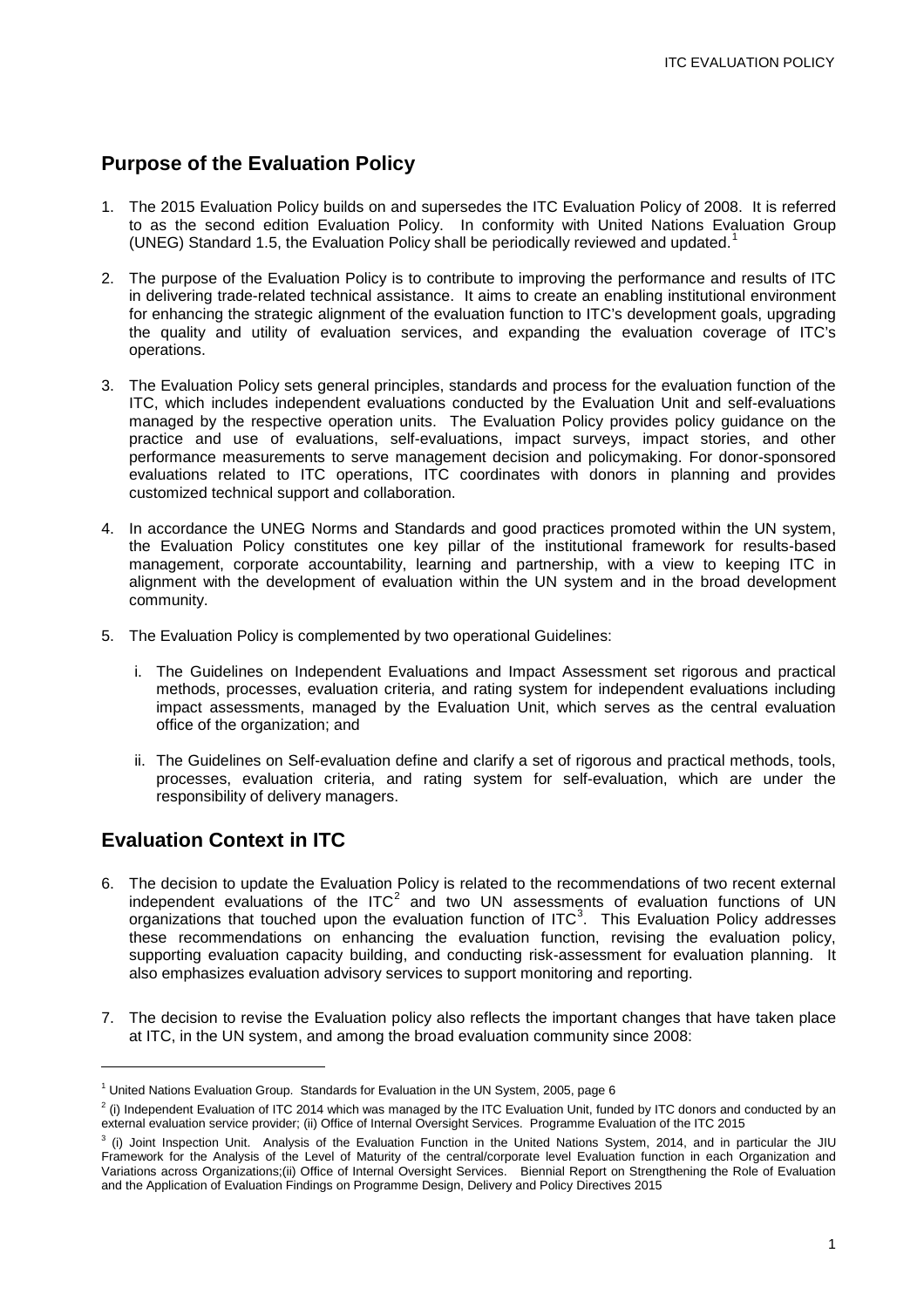- i. In the UN and the broad evaluation communities, important developments have taken place to strengthen the evaluation function, in terms of evaluation services, utility, resource allocation, product development, methodology, standards and process, etc. For example, the growing demand for evaluation capacity development, the increased focus on impact, the spreading use of theory of change, and a trend towards expanding evaluation coverage through self-evaluations and project completion reports, are all enriching and reshaping the existing knowledge of evaluation function and methodology.
- ii. Other important developments include, inter alia, the methodology and function development backed by UN Office of Internal Oversight Services (OIOS) and UNEG, such as the issuance of the UNEG Impact Evaluation Guidance, the application of gender equality and human rights standards in evaluations, and the emergence of developmental evaluation methods.
- iii. Within ITC, the key consideration is the revised strategic direction, particularly since 2013, which bears critical implications on ITC's operations as well as the evaluation function. As indicated in the ITC Strategic Plan 2015-2017, the six strategic focus areas of ITC's services and the programmatic approach to ITC's strategic interventions are reshaping the operating model in house. Meanwhile, in line with the UN post-2015 development agenda, ITC is intensifying efforts on women's empowerment and gender equality, youth development, environmental sustainability, as well as other interventions areas.
- 8. The developments mentioned above are factored into the Evaluation Policy 2015 to ensure that the evaluation function is in a position to serve the organization towards right objectives and in right ways.

# **Evaluation Concept**

- 9. Evaluation. In line with UNEG standards and norms, an evaluation is an assessment, as systematic and impartial as possible, of an activity, project, programme, strategy, policy, topic, theme, sector, operational area, institutional performance etc. It focuses on expected and achieved accomplishments, examining the results chain, processes, contextual factors and causality, in order to understand achievements or the lack thereof. It aims at determining, when applicable, the relevance, impact, effectiveness, efficiency and sustainability of the interventions and contributions of the organization. At ITC, the focus of evaluation is to assess the strategic issues identified by ITC management and key stakeholders with the objective of improving performance and learning.
- 10. Utility of evaluation. Evaluation shall serve the information needs of intended users. The need to ensure utility implies the participation of stakeholders in the evaluation process and the systematic follow-up on the evaluation recommendations. Learning partnership among stakeholders shall be participatory and inclusive throughout the evaluation process for achieving consensus on evaluation scope, objectives, methods, and the use of evaluation findings.
- 11. Independent evaluation. Independent evaluations at ITC are those designed, conducted and managed by the Evaluation Unit in accordance with international independence criteria and following UNEG standards and norms and ITC Evaluation Policy and related guidelines, where possible in collaboration with partners and when necessary with the support of external evaluators. The purpose of conducting independent evaluation is to enhance corporate accountability, promote organizational learning, and extend strategic partnership in achieving ITC's development objectives. Evaluation shall act as an agent of change and feed into management decision-making, through providing evaluationbased evidence, lessons and recommendations into the planning, budgeting, programming, implementation, monitoring and reporting, and closure phases of the project and programme management cycle.
- 12. Self-evaluation. In alignment with the Policy, self-evaluations shall often be managed or conducted by respective delivery managers, for the purposes similar to that of independent evaluations. Selfevaluations should be undertaken in line with ITC Evaluation Policy and related Guidelines. The planning of self-evaluations should be coordinated with the annual planning of the Evaluation Unit.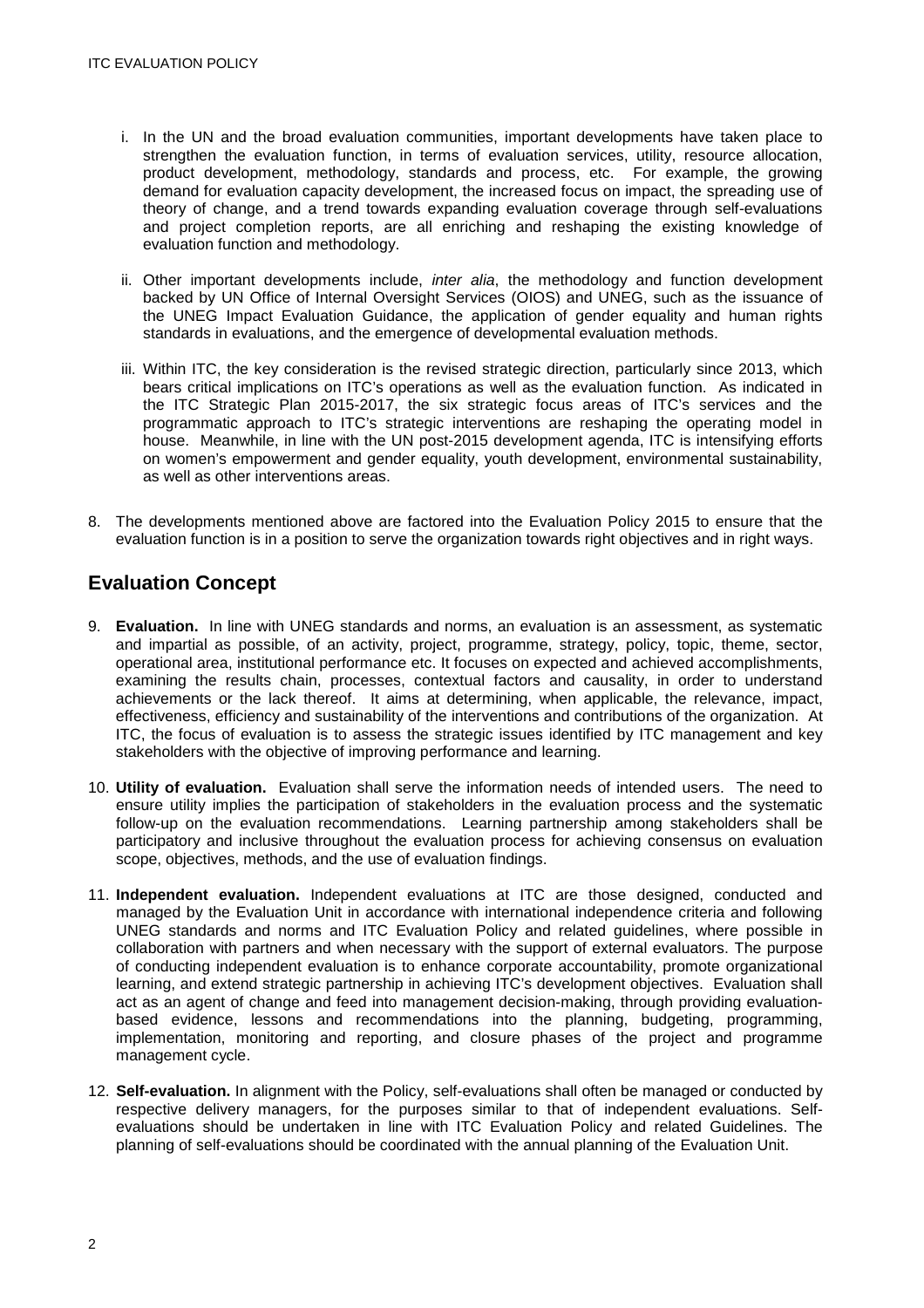- 13. Monitoring and reporting is an indispensable function of programme and project management. Monitoring and reporting, along with other guidance and oversight duties, are the main elements of operations performance management function, located in the Strategic Planning, Performance and Governance Section (SPPG).
- 14. The evaluation function at ITC is distinct from, but strategically complementary to, the performance management function which oversees the monitoring and reporting at ITC. The performance management function generates corporate-level information on performance and results, which is based on the data received from individual interventions.
- 15. Other assessments. Other forms of review, study, and assessment may overlap to some extent with evaluation's duties, but are differentiated and should be to be classified in the ITC context according to the competent body, as described below:
	- i. Needs assessments and appraisals are tools that enable decision makers to choose and decide between optional intervention approaches, and to refine the client-oriented design of an intervention.
	- ii. Review is a periodic or ad hoc, often rapid, assessment of performance of an undertaking that does not apply the due process of an evaluation. Reviews tend to emphasize operational issues.
	- iii. Project completion report is an appraisal conducted at the end of the project, assessing and reporting on the fulfilment of its expected accomplishments. Completion reports often are considered as a form of self-evaluation.
	- iv. Audit of ITC and ITC activities is conducted by the OIOS and the UN Board of Auditors (BOA). Audit verifies whether the existing policies, norms and instruments are being applied and used adequately. It focuses on the accountability and control of the efficient use of resources, with less emphasis on learning related to relevance, sustainability and impact of the activities than in evaluation.
	- Inspection and investigation are also conducted by the OIOS and the UN Joint Inspection Unit  $V_{\rm c}$ (JIU). Inspection is a general examination seeking to resolve a particular problem, or to identify vulnerable areas and malfunctions, to propose corrective actions. Investigation specifically inquires or examines a claim of wrongdoing and provides evidence for eventual prosecution or disciplinary measures.
	- External oversight body evaluations. Within the UN Secretariat biannual programme and vi. budget, ITC is responsible for Subprogramme 6 of Programme 10 on Trade and Development, which addresses the operational aspects of trade promotion and export development. ITC's activities are subject to periodic ITC-specific programme evaluation by the OIOS, which evaluates programme performance within the UN Secretariat. In addition, the JIU conducts evaluations with a UN system-wide perspective and provides recommendations which may apply to ITC when applicable.
	- vii. Evaluations of funding countries / institutions. Within their own evaluation system, funding members or entities may commission or conduct evaluations of a programme/project financed by those members and implemented by the ITC. In this case, the evaluation findings and recommendations might imply actions for ITC management. The operational sections responsible of the object being evaluated by funding members shall inform the Evaluation Unit at the planning stage to coordinate the process and to ensure ITC's interests are taken into account.

# **Evaluation Function**

16. The Evaluation Unit is the custodian of the evaluation function at ITC. It is operationally located in the Strategic Planning, Performance and Governance Section of the Office of the Executive Director, as a distinct entity. The independence, impartiality and objectivity of the evaluation function are strictly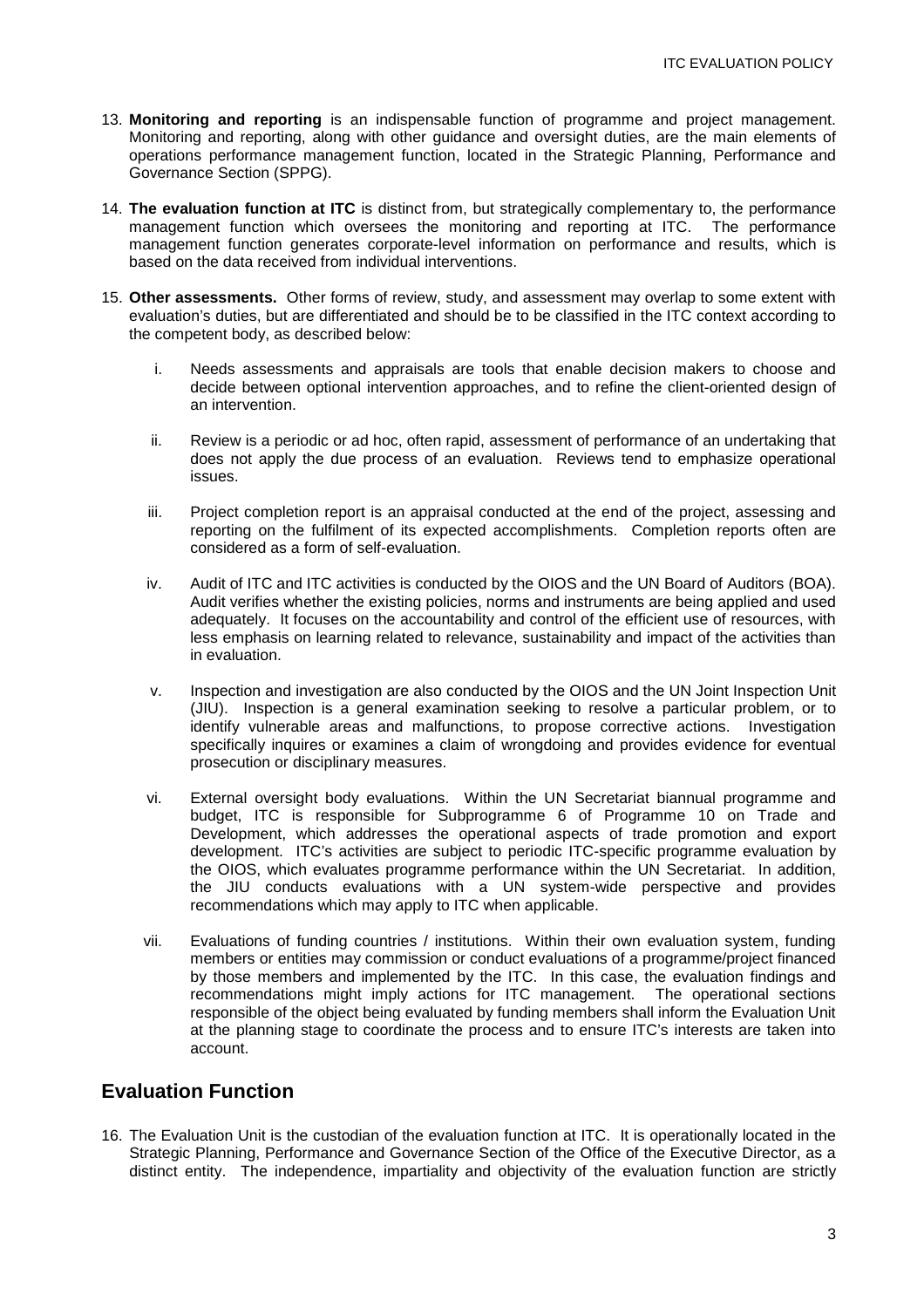respected so that it is free from undue influence and that unbiased and transparent reporting is ensured.<sup>4</sup> ITC Management oversees the strategic development and delivery of the evaluation function and ensures its independence, impartiality, quality, and utility at ITC.

- 17. The objectives of the evaluation function at ITC are to serve decision making of ITC management on selected policy and strategic areas, improve the performance and results, and therefore, enhance ITC's position in the Aid for Trade arena. These objectives shall be achieved through consultation and priority-setting with ITC management, conducting strategic evaluations in a timely manner, and promoting learning and consensus building.
- 18. Evaluation approaches should be harmonized at ITC to ensure internal consistence. The evaluation function provides standards and advisory services, and evaluation methods and processes. It also advises on the setting up of monitoring and reporting systems to ensure quality data for evaluation, since evaluation relies on effective monitoring and reporting system to generate quality evaluation findinas.
- 19. To provide a mechanism to evaluate the effectiveness and efficiency of ITC's evaluation function, periodic peer review of the evaluation function will be conducted by an independent external review teams within the UNEG - DAC Task Team on Peer Reviews mechanism. The decision for a specific review of the evaluation function of ITC will be made by the ITC management.
- 20. The Evaluation Unit shall actively participate in UNEG activities to keep abreast of the development in evaluation within the UN system and implement the required policies, strategies and guidelines. It will also maintain a close working relationship with other UN evaluation offices and affiliated organizations, and multilateral and bilateral organizations. The Unit acts as the ITC focal point for the development and follow up of the evaluation reports of ITC interest undertaken by the JIU and the OIOS.
- 21. The evaluation function at ITC operates in line with UNEG norms and standards and other internationally accepted principles. The Head of the Evaluation Unit should have proven competencies in managing evaluation function, and the evaluation professional staff members should have commensurate capacities and experiences in managing, designing, and conducting evaluations. ITC aligns the Evaluation Unit staff members' job description with UNEG's competency framework for evaluators.
- 22. In close collaboration with UNEG, the Evaluation Unit will assess the possibility of conducting jointevaluations with other UN agencies and partners on issues of common interest. In alignment with the 2014 UN Resolution on Capacity Building for the Evaluation of Development Activities at the Country Level, the Evaluation Unit will also explore ways to leverage evaluation processes at the country level to support evaluation capacity building for development results in developing countries.

## **Evaluation Products and Services**

- 23. Products. The Evaluation Unit shall deliver a mix of evaluation products including independent evaluations, annual evaluation synthesis report, thematic analytical reports and communication products based on evaluation, and guidelines for evaluations and self-evaluations, and validation of self-evaluations.
- 24. Strategic independent evaluations take the form of corporate-level evaluation on selected themes and evaluation of programmes or large projects. These evaluations will follow ITC's evaluation policy, guidelines, and be in line with the UNEG standards, norms, and good practices. The selection of evaluation objects (as defined in Section VII on Evaluation Work Programme and Budget) will be aligned to ITC's strategic objectives, and take into consideration ITC's programmatic approach applied to the focus intervention areas.

<sup>&</sup>lt;sup>4</sup> UNEG Norms for Evaluation in the UN System, 2005, page 8

<sup>&</sup>lt;sup>5</sup> Core Competencies for Evaluators of the UN System http://www.uneval.org/document/detail/81

UNEG Core Competencies for Heads of Evaluation Offices in the United Nations http://www.unevaluation.org/document/detail/82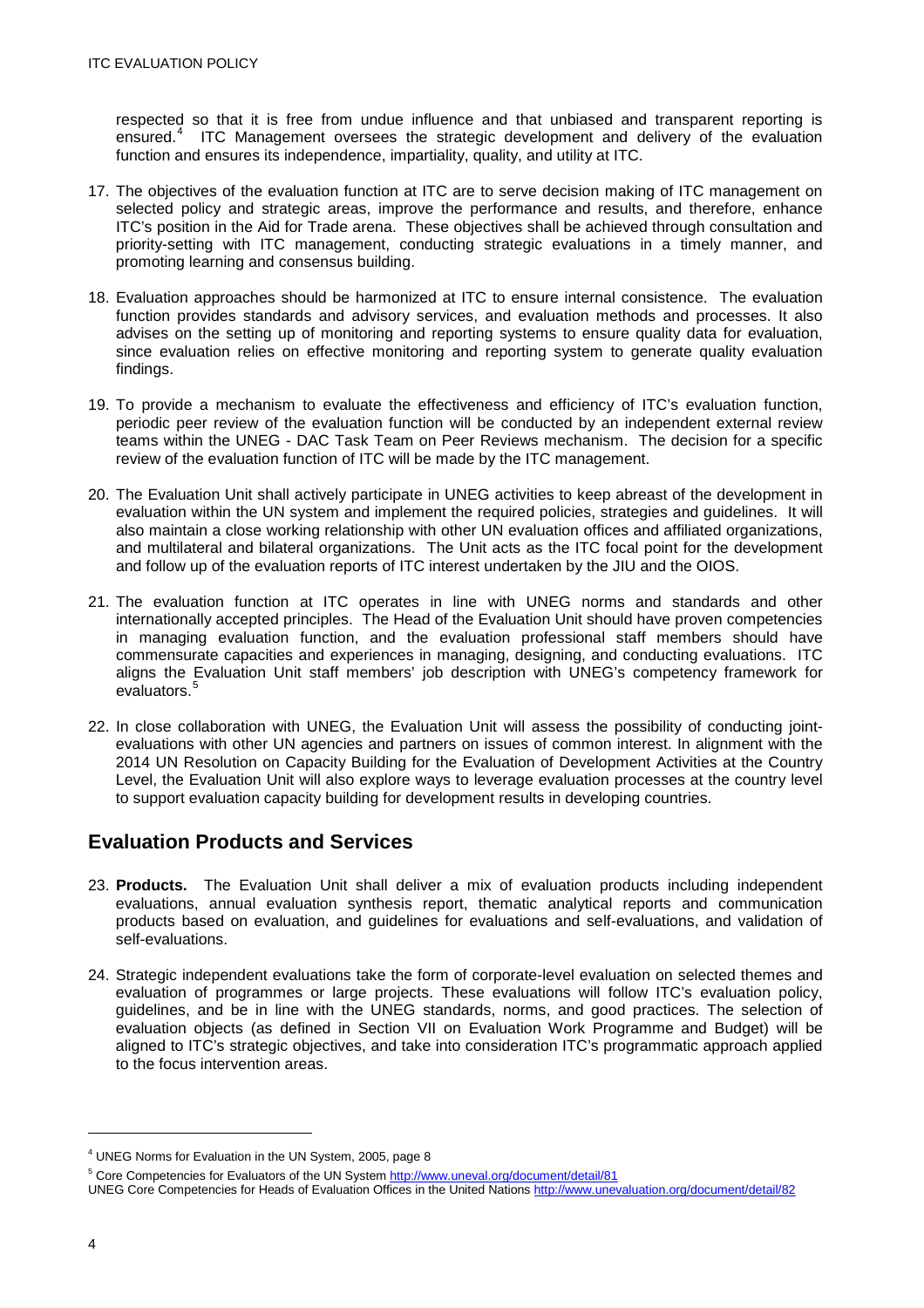- 25. To meet the increasing demand for evaluation and expand the evaluation coverage of operations, selfevaluations and project completion reports will be instituted. Self-evaluations are undertaken by delivery managers in accordance with the practices detailed in the Guidelines for Self-evaluation. Validation of self-evaluation is a service provided by the Evaluation Unit to ensure the quality of the reports. Project completion reports should be planned and conducted by delivery managers.<sup>6</sup>
- 26. Advisory services. The Unit also provides advisory services including regular comments on monitoring, reporting and evaluation to the Project Appraisal Committee (PAC) on project ideas, project plans and programme plans, support to delivery managers on monitoring and reporting issues including baseline surveys, periodical reviews, impact studies, midterm reviews, self-evaluations, project completion reports, independent evaluations, etc.
- 27. The purpose of providing evaluation advisory services is to develop an evaluation-based learning culture in the ITC, and, in particular, to support the use of evaluation practices and methods in project cycle management and to monitor, report and demonstrate credible evidence of results.
- 28. Theory of change. Among the advisory services, particular importance will be given to the understanding and the use of the theory of change in the process of establishing the scope of an evaluation, identifying the logic chains and critical assumptions, conducting evaluability analysis, designing evaluation methods, and implementing evaluation recommendations.
- 29. Impact assessment, as a type of evaluation focusing on examining the attribution or contribution issues in the causality links, could take the form of either independent evaluation or self-evaluation, pending on the specific requirements, objectives, funding sources, and timing. The decision for undertaking an impact assessment should be based on a balanced consideration of the potential value added, compared with a regular evaluation exercise, and the cost involved in conducting an impact assessment.
- 30. Use of impact assessment methods. It may not be applicable to conduct impact assessment in certain operations, however, some specific impact assessment methods, such as comparison between before and after intervention and comparison between the results observed in target groups and that in comparison groups, could be applied in monitoring, reporting, and self-evaluation activities.
- 31. Among others, the ITC's client survey on impact will be supported by the Evaluation Unit. The Unit will also explore methods to enhance the "impact" elements in ITC's Impact Stories to uphold the partnership and visibility efforts of ITC.

## **Operationalization of Evaluation Principles**

- 32. Independence. The principle of independence could be achieved only when the evaluation function is separate from the policy-making process and from managers responsible for planning, design, management and implementation. These aspects of independence are reflected in the following operational policies:
	- i. The Head of the Evaluation Unit is responsible, in due consultation with the ITC Management, for formulating the annual work programme within the established budgetary appropriations; and,
	- ii. The Head of the Evaluation Unit has the authority, in due consultation with the ITC Management, to issue and disclose final evaluation reports without prior clearance from any other ITC managers and functions.
- 33. Accountability. One main purpose of evaluation is to promote accountability. Accountability in this context refers to the assessment of developmental results, the impact of technical assistance and the performance of ITC and partners, in particular concerned Governments and Trade Investment and Support institutions (TISI). Systematic evaluation of past and ongoing programmes, projects, policies and strategies, is indispensable for ITC learning from its experience both positive and negative, and to

<sup>&</sup>lt;sup>6</sup> Guidelines for project completion reports will be developed.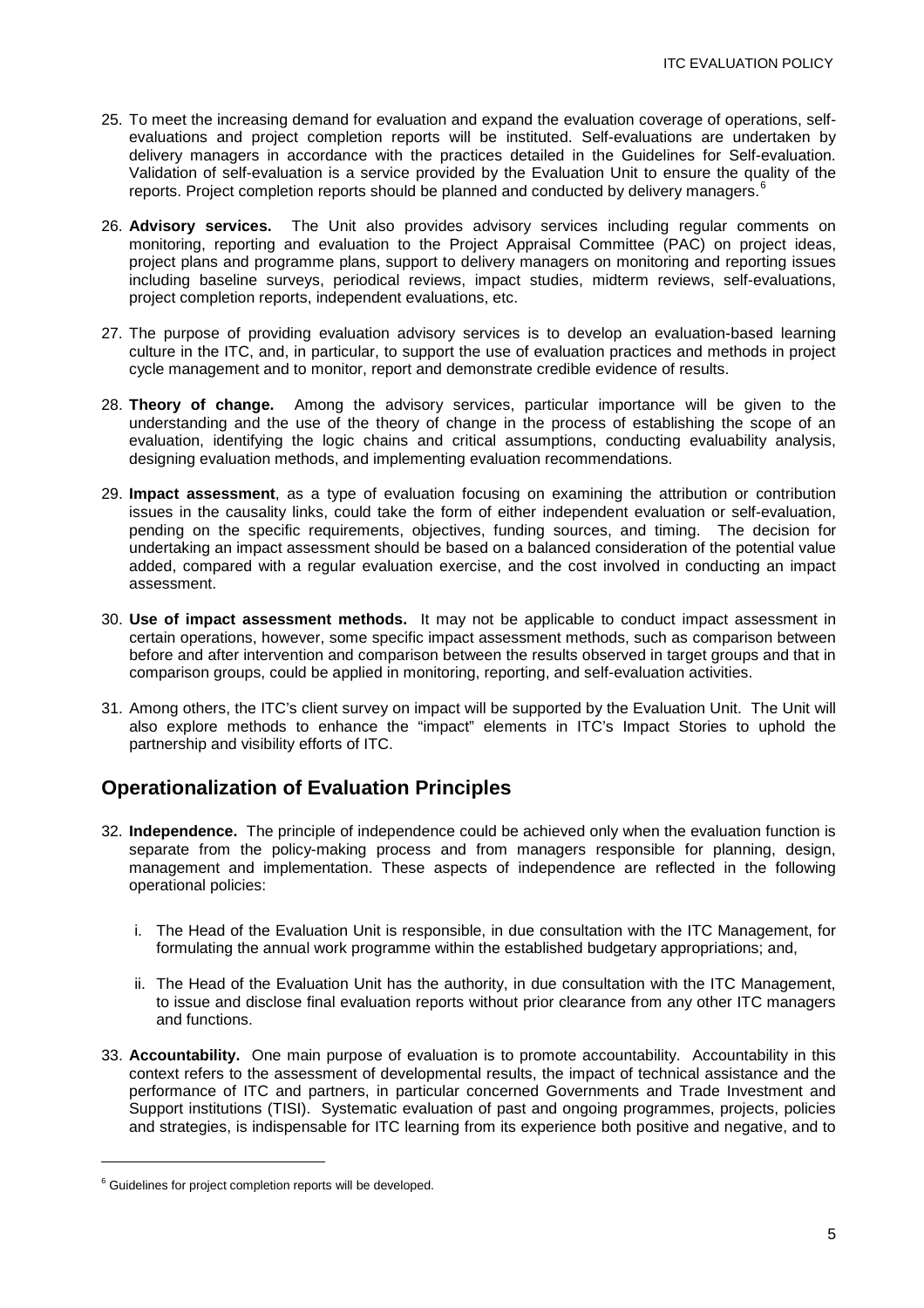improve future performance. Accountability through evaluation analysis requires the use of a rigorous assessment methodology. It requires that successes, unexpected results, shortcomings and failures highlighted during the evaluation be disclosed without interference. The operationalization of accountability aspects of evaluation shall take the following forms:

- i. The Evaluation Unit shall work in line with the Evaluation Policy and evaluation guidelines; in accordance with its work programme, the Evaluation Unit shall conduct evaluations, taking into consideration of the strategic importance of the evaluation subjects, in the forms of corporate-level evaluation, programme evaluation, and evaluation of large project;
- ii. The ITC Management shall ensure that ITC staff members promptly provide sufficient documents and other information required by the Evaluation Unit, and participate actively in the evaluation process. The Unit also promotes the learnings and good practices from sel-evaluation;
- iii. The Evaluation Unit shall present an Annual Evaluation Synthesis Report to convey the key findings of evaluation to ITC management and the JAG. This report shall present consolidated results and impact achievements, and a summary of cross-cutting issues and insights stemmed from the evaluations completed in the previous year; and
- iv. The Evaluation Unit shall ensure that all evaluation reports and other evaluation products are disclosed to the public and disseminated in a timely manner.
- 34. Learning. Establishing effective feedback loops from evaluation to management, operational staff and stakeholders is necessary to ensure evaluation lessons are learned. The Evaluation Unit shall contribute to learning objectives through the following policies:
	- i. After completion of the independent evaluation report, the Evaluation Unit shall facilitate a process, involving ITC and other partners, through which the main users of the evaluation can deepen their understanding of the evaluation findings and recommendations and make them operational;
	- ii. In addition to the evaluation report, the Evaluation Unit shall prepare easy-to-read communication products on evaluation findings and recommendations and disseminate them widely among ITC staff and ITC stakeholders, and the Evaluation Unit shall promote the lessons learned and good practices from self-evaluations;
	- iii. The Unit shall engage with in-house quality assurance platforms in the development and appraisal of policies, strategies, programmes and projects;
	- iv. Upon request, it shall prepare written comments on selected new corporate policies, strategies, programmes and projects that have been preceded by an independent evaluation on the same topic; and
	- v. For the purpose of ensuring appropriate follow up, the ITC management shall ensure that evaluation recommendations are adopted at the operational, strategic and policy levels (as appropriate). Accordingly, progress on agreed recommendations will be tracked by the Evaluation Unit and reported regularly to the management.
- 35. Partnership. Evaluation in the ITC has a wide range of internal and external partners that have different interests and perspectives. Establishing a constructive partnership with internal and external partners is essential for generating relevant recommendations and ensuring their uptake and ownership.
	- i. Major internal stakeholders include delivery officers, who are mainly concerned with the feedback of evaluation lessons and findings explaining what works and what does not, and ITC management, which has both a strategic and operational interest in the outcome of evaluations that can be used as an accountability tool and to feed into the decision-making processes in ITC.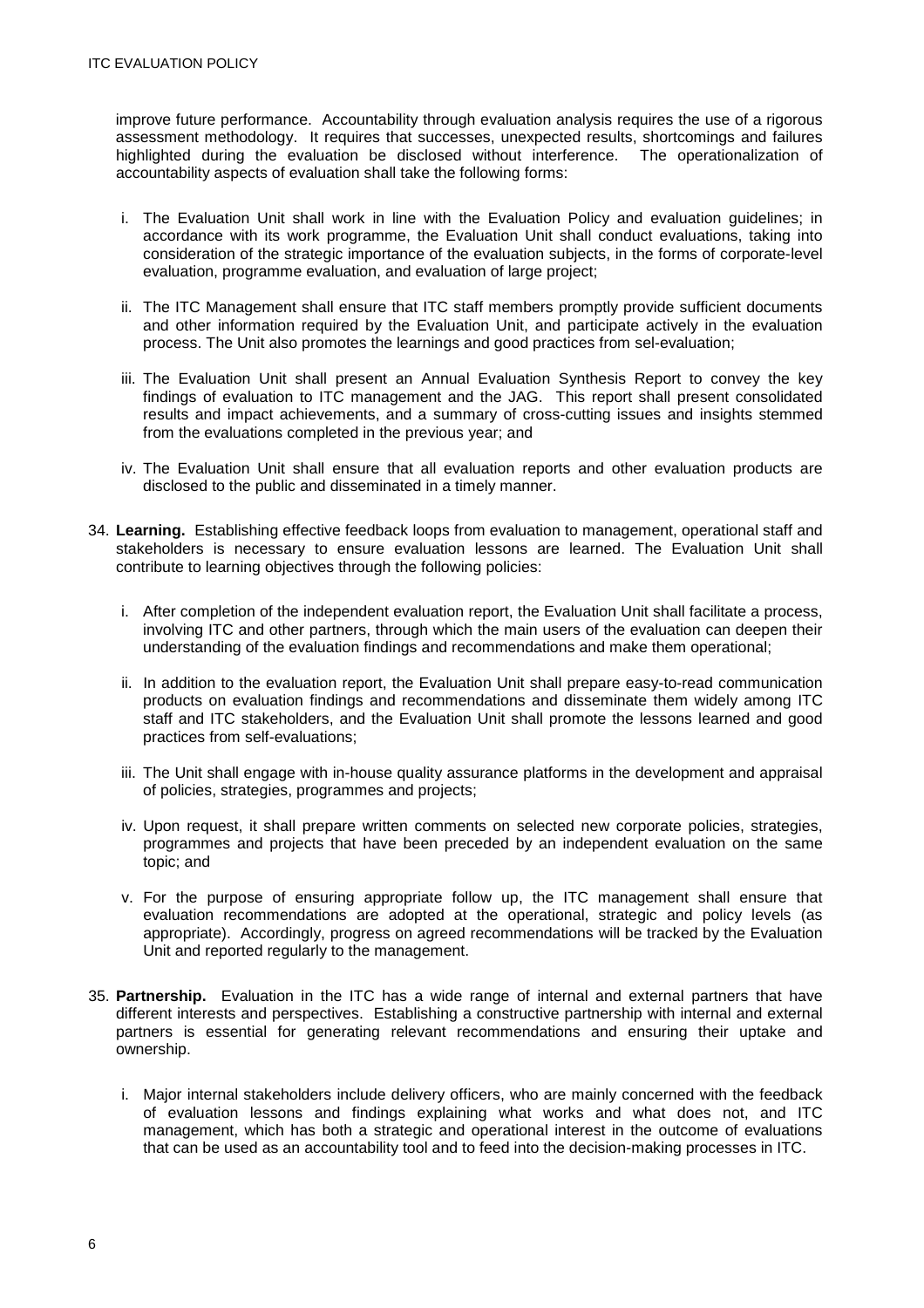- ii. Major external stakeholders include UN/UNCTAD and WTO, ITC's parent organizations, member states, and direct clients including policy-makers, TISIs, SMEs, and others.
- 36. These partnership aspects are reflected in the following operational policies:
	- i. The Evaluation Unit will ensure that the evaluation process is participatory, understood and is transparent to partners and includes mutually-agreed approaches and timetable;
	- ii. In line with international good practices, the Evaluation Unit will share the terms of reference, inception report, and draft evaluation report with management and other concerned partners to solicit comments and develop ownership;
	- iii. Through consultation and consensus building, the Evaluation Unit will follow up on the implementation status of the evaluation recommendations and update partners in transparent and timely manners; and
	- iv. In close collaboration with the counterparts at WTO and UNCTAD, the Evaluation Unit will propose and co-organize annual learning and knowledge exchange event, with a purpose to reflect and debate on the key evaluation findings and learning themes related to aid-for-trade development. The event will involve participation of the management, delivery managers, and other staff of the three organizations.
- 37. Capacity building. The Evaluation Unit shall promote an evaluation-based learning culture at ITC. which will be achieved, partly, through enhancing the common understanding of evaluation. monitoring, and reporting activities, and improving the utility of evaluations. The operational policies in this respect include:
	- i. The Evaluation Unit shall provide guidelines for evaluation and self-evaluation and related advisory services and related training for undertaking self-evaluations and evaluation-related activities;
	- ii. The division directors shall have the responsibility to ensure that the delivery managers consult in a timely manner with the Evaluation Unit on planning and practice of evaluation and selfevaluation:
	- iii. The related delivery officers will actively participate in the full evaluation process when an evaluation is being undertaken for their operations;
	- iv. The Evaluation Unit shall, in coordination with the management of the subject being evaluated, present the evaluation report, to the Senior Management Committee (SMC) and other interested partners, together with a management response and an action plan; and
	- v. Beyond individual evaluations, the Evaluation Unit shall organize dedicated meetings for operations divisions to capture their feedback and experiences, and promote evaluation-based learning. The feedback received will be taken in consideration in developing the evaluation work programme for the subsequent year.

#### **Evaluation Work Programme and Budget**

- 38. Work programme. The Evaluation Unit will update each year the work programme, including a budget, for the current year and a prospective plan for the second year.
- 39. The annual work programme shall be prepared based on consultation and a priority-setting process. The work programme shall link resource requirements to expected achievements and deliverables. It shall also provide the criteria for programming the evaluation subjects and setting of priorities. The selection criteria and priority setting shall take into consideration of the results of a risk assessment, alignment to ITC's strategic plan, proportion of ITC's investments, maturity of the operations, value of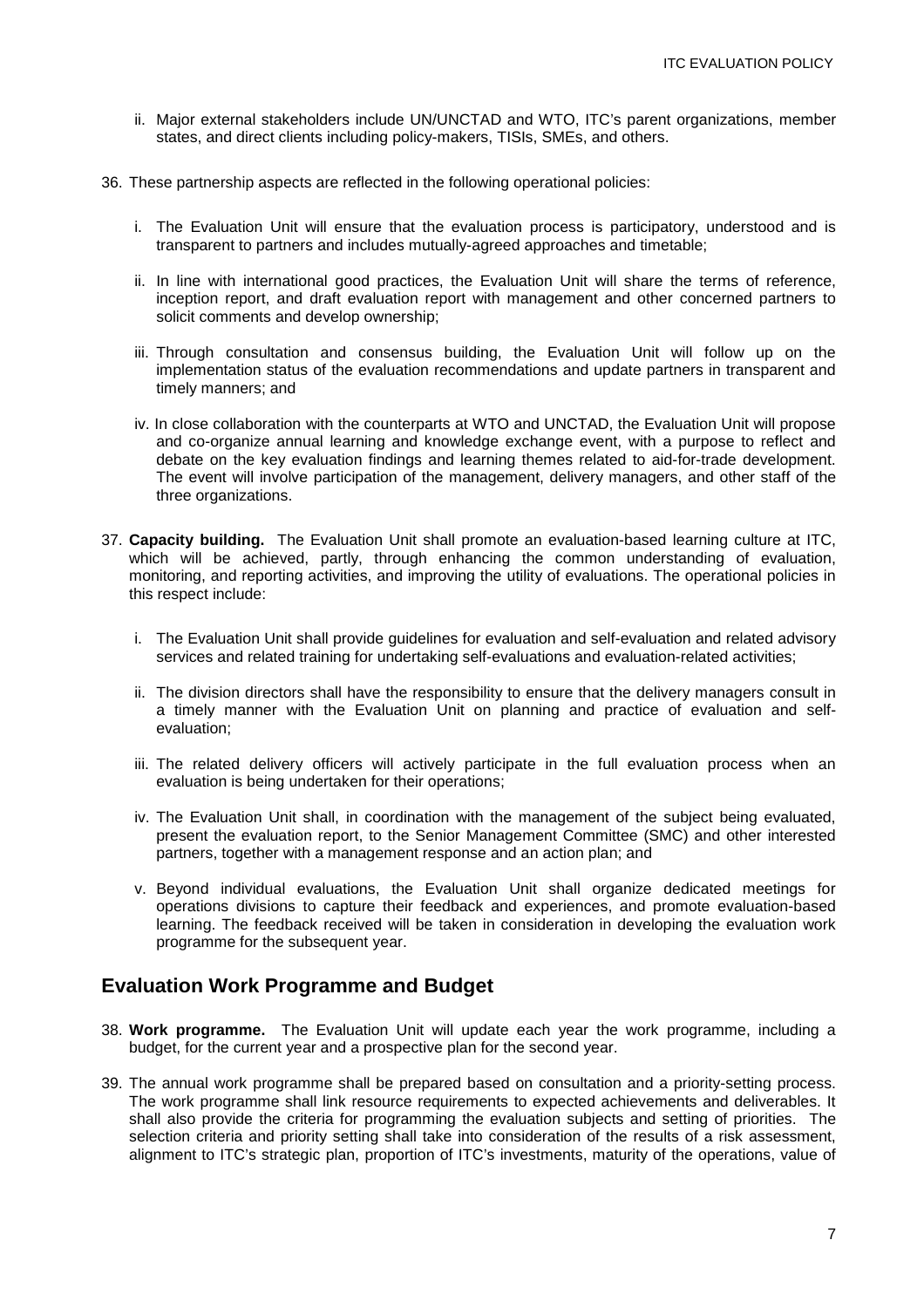innovation and learning, potential for future strategic development, rigor of theory of change, timeliness, etc.

- 40. The work programme shall comprise a mix of different types of evaluations and accompanying advisory services.
- 41. The draft annual work programme will be prepared by the Evaluation Unit in consultation with the ITC Management, and then submitted to the SMC for approval. The evaluation work programme will be detailed in the annual Operational Plan of ITC.
- 42. Budget. In line with OIOS recommendation<sup>7</sup>, the work programme should include a budget item for the evaluation function to be developed within the ITC Biennium Programme Budget. The work programme shall include a budget to be funded through the ITC budgetary resources.
- 43. Each project plan should indicate a clear plan for evaluation and the related responsibilities, and provide commensurate budget for evaluation.

#### **Implementation Arrangements**

- 44. The Evaluation Unit is responsible for managing independent evaluations at ITC. To ensure participation and ownership among key stakeholders, regular consultations will be conducted during the evaluation process. The main clients shall be involved in commenting on the draft deliverables including terms of reference, inception report and draft evaluation report.
- 45. ITC management ensures that the Evaluation Unit has timely and sufficient access to information needed for conducting independent evaluations and that the operational managers of the divisions, programmes, and projects actively cooperate with the Evaluation Unit and participate in the evaluation processes.
- 46. Self-evaluations are undertaken by delivery managers, according to Evaluation Policy and Guidelines on self-evaluations and following the ITC evaluation criteria, methods, rating system, and applicable procedures.
- 47. The Evaluation Unit will conduct validation of self-evaluations, applying the following quality criteria, for example: scope of the report, quality of methods, data and analysis, participatory process, lessons and learning, and candour and impartiality. The validated findings and results shall be included in the Annual Evaluation Synthesis Report.
- 48. Large projects, defined as those with a budget above USD 1 million, if not included in the evaluation work programme for independent evaluations, are subject to a self-evaluation. The budget for selfevaluation shall be earmarked at the project design and planning stage. It should take into account that evaluation may extend or take place after the project is operationally closed.
- 49. For projects with a budget smaller than USD 1 million, a project completion report<sup>8</sup> should be planned and proportionately budgeted. Pending on the feasibility, the validation exercise may be extended to project completion reports.
- 50. Conflict of interests should be strictly avoided during the evaluation process to safeguard the impartiality and reliability of the evaluation:
	- i. For independent evaluations, the evaluation manager and evaluation consultants should not have been involved substantively in the management, design, implementation, or performance review of the evaluation objects. In case of a conflict of interests, the related evaluation manager or consultant shall recuse from this particular evaluation;

<sup>&</sup>lt;sup>7</sup> OIOS biennial assessment of evaluation functions with UN secretariat entities, 2015, paragraphs 66-67

<sup>&</sup>lt;sup>8</sup> For accountability, a project completion report should describe, as objectively as possible, the design, intervention logic, changes during the implementation period, planned and actual costs, planned and actual outputs and results, lessons learned, and other issues. It is often considered as a form of self-evaluation.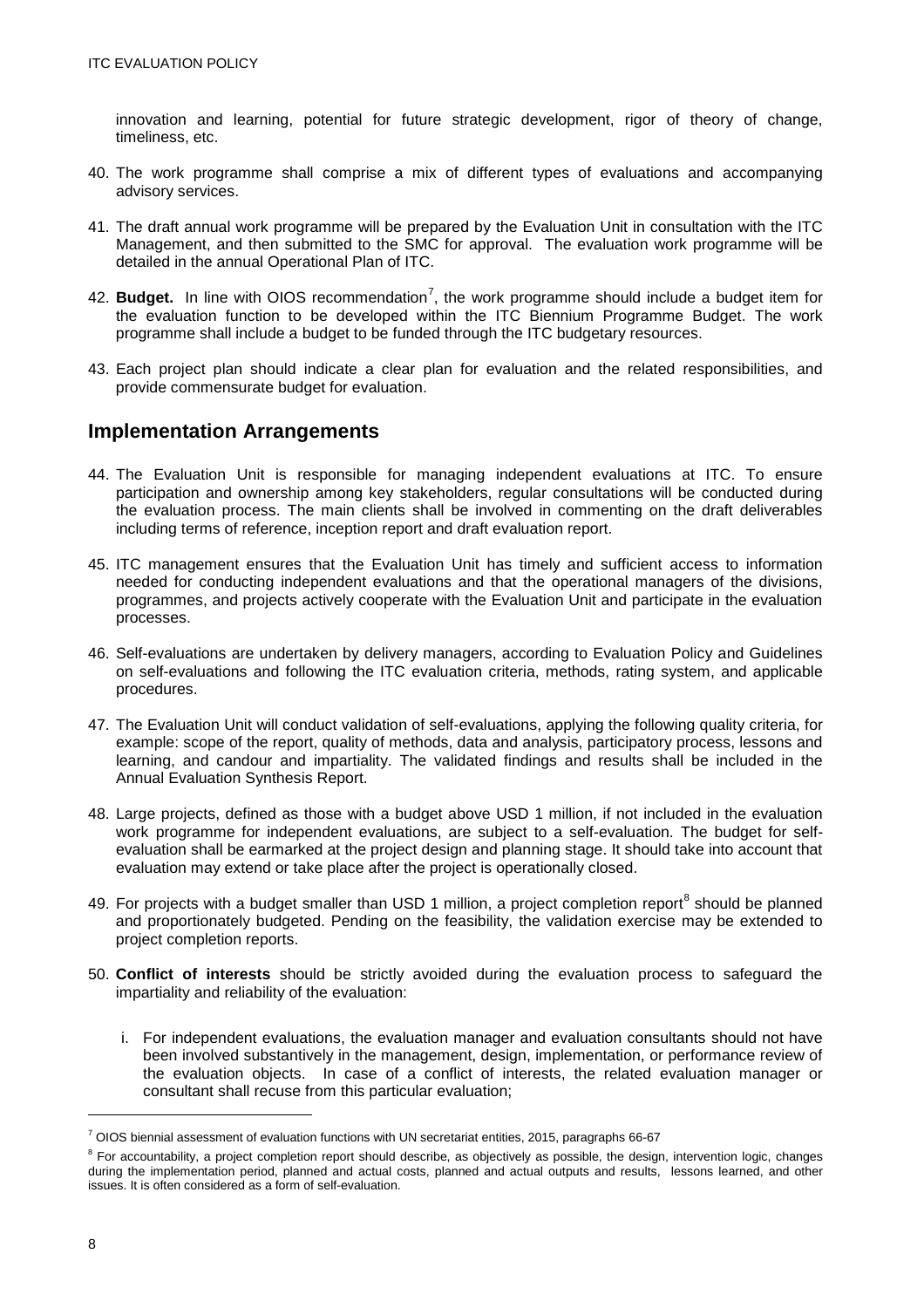- ii. The ITC management should ensure that the evaluation staff members and evaluation consultants will not be subject to, at ITC, any form of undue influence, such as partial information, bias against or in favour of certain stakeholders, retaliation, and actual or perceived threats in relation to the professional judgements made by the evaluation team;
- iii. Evaluation consultants who provide evaluation services shall commit to confidentiality rules. Within one year after the completion of the evaluation, an evaluation consultant should not seek employment or consultancy with the operation units in which the operations were evaluated by the very consultant; and
- iv. The existing UN and ITC procedures to protect staff and consultants from involving in conflicts of interest apply equally to the evaluation staff and consultants.

#### **Evaluation Criteria, Process and Use**

- 51. Criteria. ITC applies the commonly accepted evaluation criteria: relevance, effectiveness, efficiency, sustainability and impact to independent evaluations and self-evaluations. The exact evaluation criteria for a specific evaluation will be tailored to the context and specific evaluation requirements.
- 52. In 2014, the Evaluation Unit adopted the criterion of gender equality and women's empowerment, which is to be applied in each evaluation when applicable to measure the integration of gender equality and women's empowerment in ITC's operations. In addition, the consideration of the impact on environment and climate change will be applied as an evaluation criterion when it is applicable.
- 53. A rating system, adopted by the Evaluation Unit in 2014, will be refined by the Guidelines for Independent Evaluations and Self-evaluations.
- 54. Preparation phase. The Evaluation Unit shall prepare evaluation terms of reference and compose an evaluation team which usually includes Evaluation Unit staff members and consultants.
- 55. The Evaluation Unit shall prepare an inception report based on available data and desk review. This document shall propose the customized methodology, evaluation process, initial analysis of the evaluation subject, key issues for in-depth study, etc.
- 56. Data collection and field study phase. The evaluation team will conduct data collection which may involve missions to ITC headquarters and/or project sites in countries.
- 57. Report drafting phase. During the report drafting phase, the Evaluation Unit will invite comments from different stakeholders on the draft report, and decide whether and how to address the received comments. The evaluation products should be high-quality and be user-friendly. An internal quality assurance mechanism including peer review will be introduced.
- 58. Communication and dissemination. The Evaluation Unit is committed to promoting consensus building and learning through communication and dissemination. Evaluation products should be disseminated at ITC and among stakeholders, and available to general public in the ITC website.
- 59. Follow up and learning events. The Unit will organize learning events among stakeholders. The responsible divisions and teams shall prepare a Management Response detailing whether the evaluation recommendations are accepted and why, and develop an Action Plan for each accepted recommendation.
- 60. The managers responsible for the implementation of the Action Plan shall provide periodic status reports to the Evaluation Unit. The Evaluation Unit assesses the progress in implementing recommendations, on a six-month basis, and reports to the SMC.
- 61. The general process mentioned above could be adapted for self-evaluations where and when it is applicable.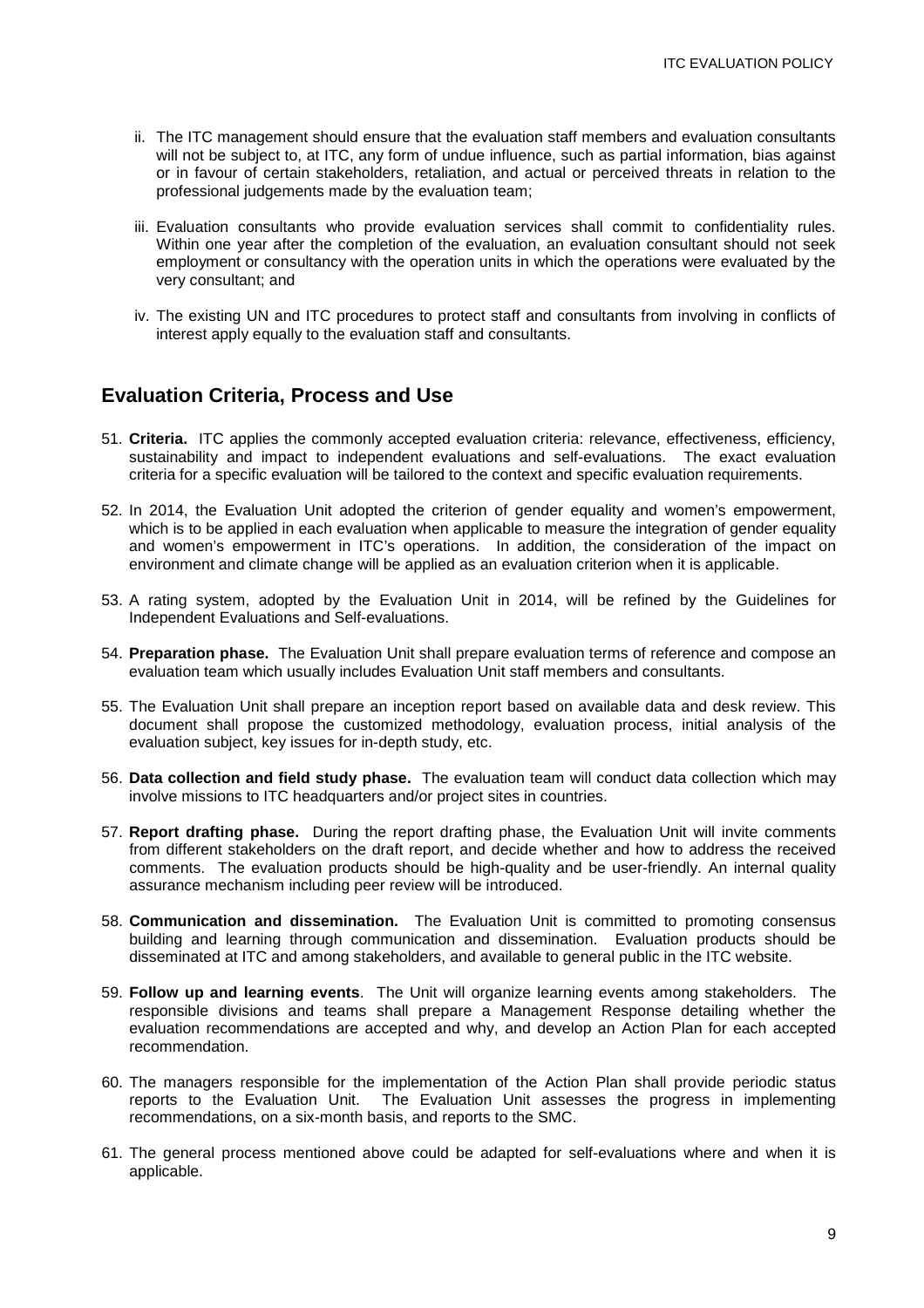# **Follow up of Evaluation Recommendations**

- 62. The Evaluation Unit follows up and provides technical advice on the implementation of evaluation recommendations. The process of developing management response to the evaluation recommendations and related action plans is considered by the Evaluation Unit as a consensusbuilding and learning process. Participation, collaboration, and result-orientation will be respected during the process.
- 63. The SMC guides and supervises the implementation of the evaluation recommendations. The Evaluation Unit reviews on a six-month basis the implementation status reports provided by delivery managers, and presents the consolidated implementation status report to the SMC, twice per year, for review.
- 64. Pending on the adequacy of the implementation as assessed by the Evaluation Unit, the SMC will decide whether further actions are needed by delivery managers to sufficiently address the recommendations in line with ITC's strategic objectives.
- 65. The Evaluation Unit reports yearly on the Implementation Status of the Evaluation Recommendations through the Annual Evaluation Synthesis Report to ITC management. To promote broader learning, the Unit will also present the implementation status to the Oversight Committee of the ITC, composed of representatives of UNCTAD and WTO.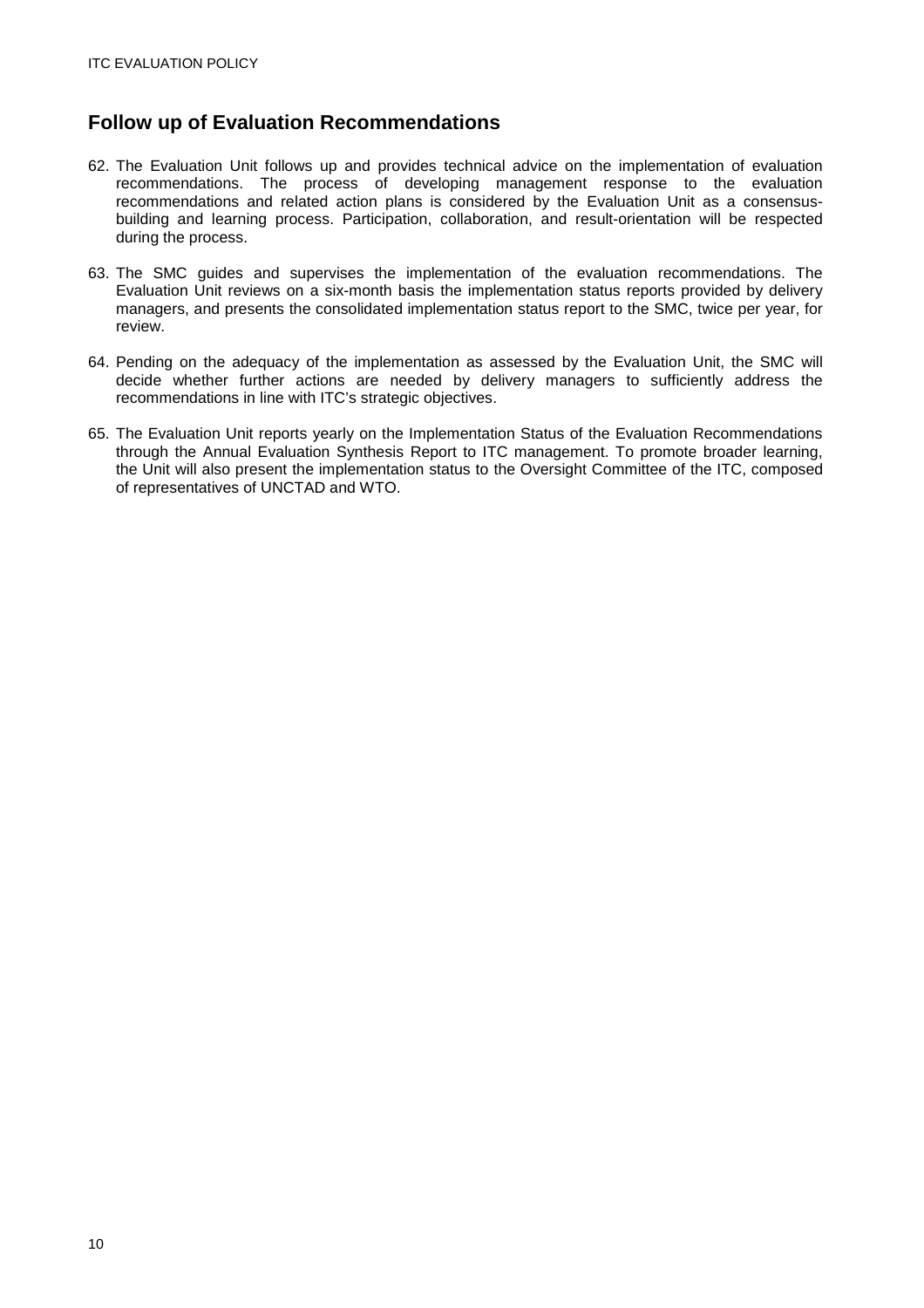#### **ITC EVALUATION POLICY**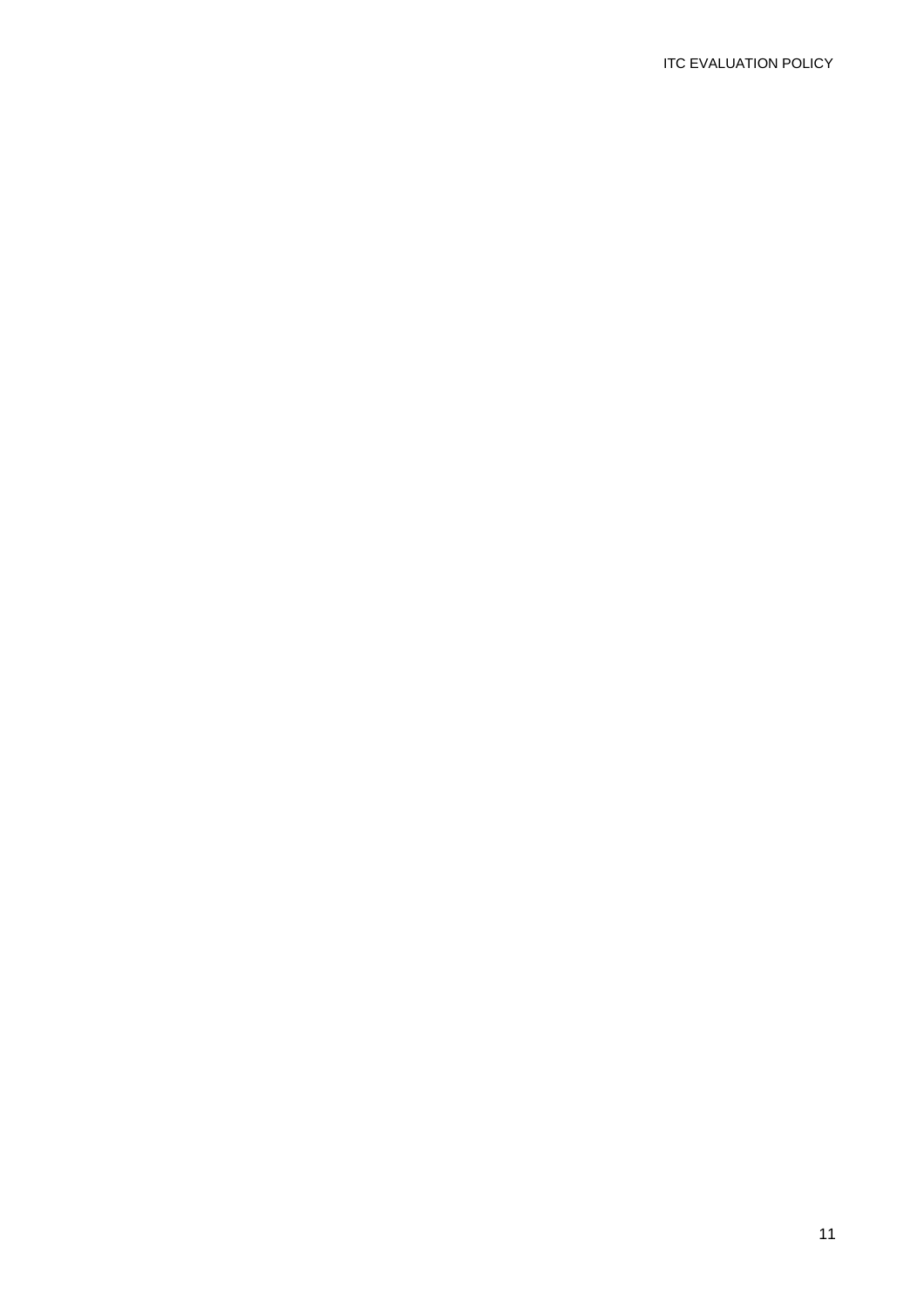

FSC is an independent, non-governmental, not for profit organization established to promote the responsible management of the world´s forests.

Printed by ITC Reprographic Service on FSC paper, which is environmentally-friendly paper (without chlorine) using vegetable-based inks. The printed matter is recyclable.